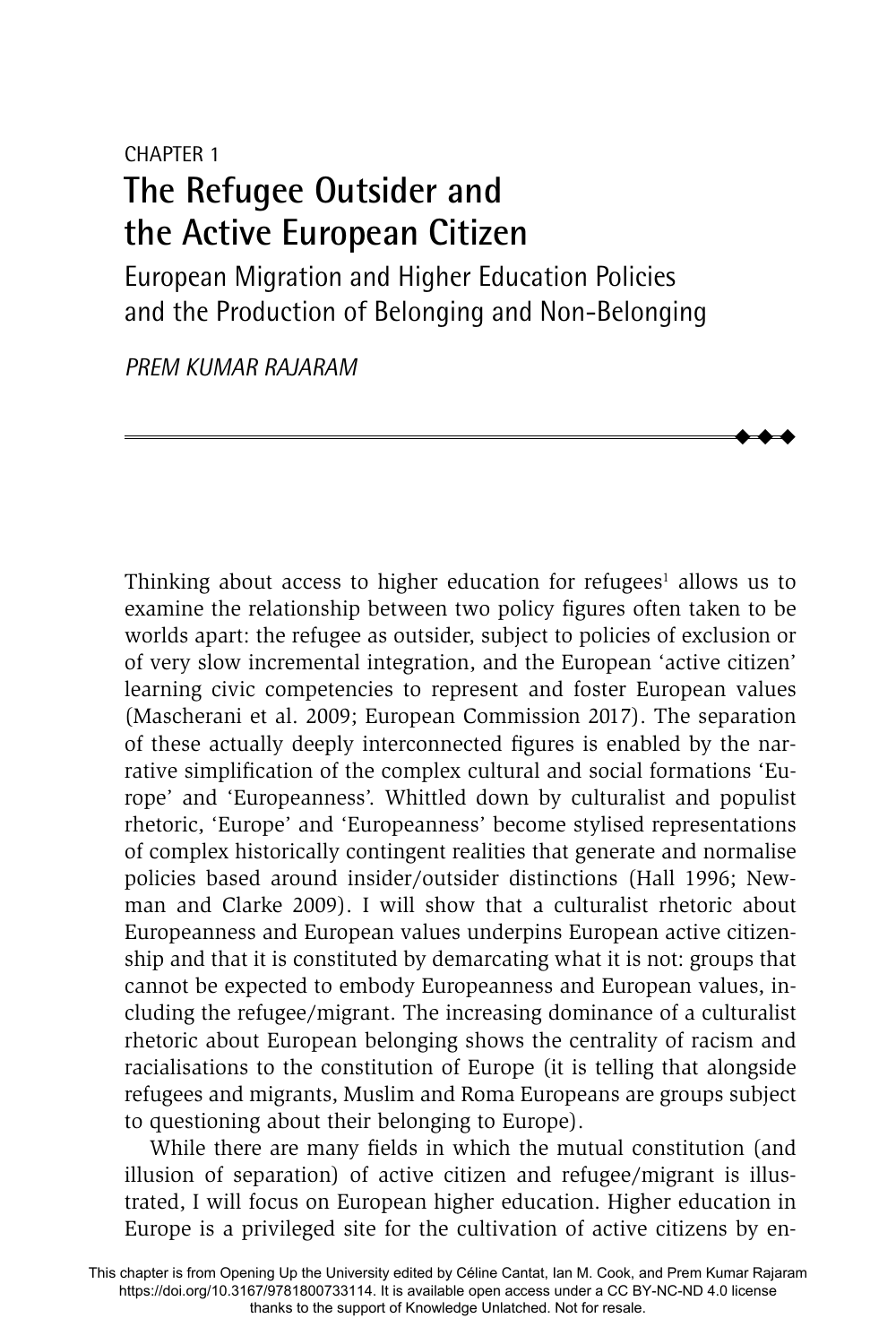abling the acquisition of 'civic competencies' (Hoskins and Crick 2010; Biesta 2009) through curricula and through mobility across Europe. Higher education has a central role to play in cultivating a European public sphere. What has been called a 'European way of life' (European Parliament 2020) is fostered by active citizens and by the exclusion or marginalisation of migrants. Active citizens learn appropriate civics in university and in study-mobility programmes like Erasmus, with the focus in civics education being how to teach effective participation within an order, and not how to transform that order (Biesta 2009). For refugees, higher education is, by contrast, intended to be a tool of 'integration' into national social and cultural formations.

In this chapter, I will show that the European public sphere centres on a stylised cultural object, 'Europeanness' or 'Europe'; the backdrop to the European public sphere is a value-based ahistorical rendition of the complex social formation 'Europe'. This produces a system of representations (Hall 1996) which cultivates ways of seeing politics and society in terms that reinforce the ahistorical and restrictive values signified by 'Europe'. The active citizen is a product of this system of representations, participating in and reinforcing the institutions and structures that stem from 'Europe' (and thus legitimising the whole arrangement). So too is the 'refugee' in Europe a product of this system: the European public sphere legitimises the participation of those who can feasibly be trusted to perform European values, and produces the refugee as its constitute 'outsider' who cannot be so trusted. The insider/outsider structure of the European polity enables a culturalisation of the 'refugee' as outsider, lacking in the values necessary to be trusted to participate. Higher education participates by being a key site for teaching civic competencies and enabling the mobile sociality of citizen-students; and by being used as a tool for the gradual integration of the refugee in Europe into national social and cultural formations (refugee access to the European polity is another matter altogether).

While European citizen-students are encouraged to be mobile without consideration of cost or borders – taken as a natural right that comes from being a citizen of an area of freedom and mobility – refugee students meet difficult obstacles. Mobility enables citizen-students' participation in the European public sphere, creating an imagined geography of smooth and unfettered mobility that becomes important in framing political subjectivity. The space of freedom and mobility is fetishised, a no-disadvantage opportunity for social and economic gain, and the violent and marginalising border instruments that enable this space are invisibilised. The outcome is that important political questions of how to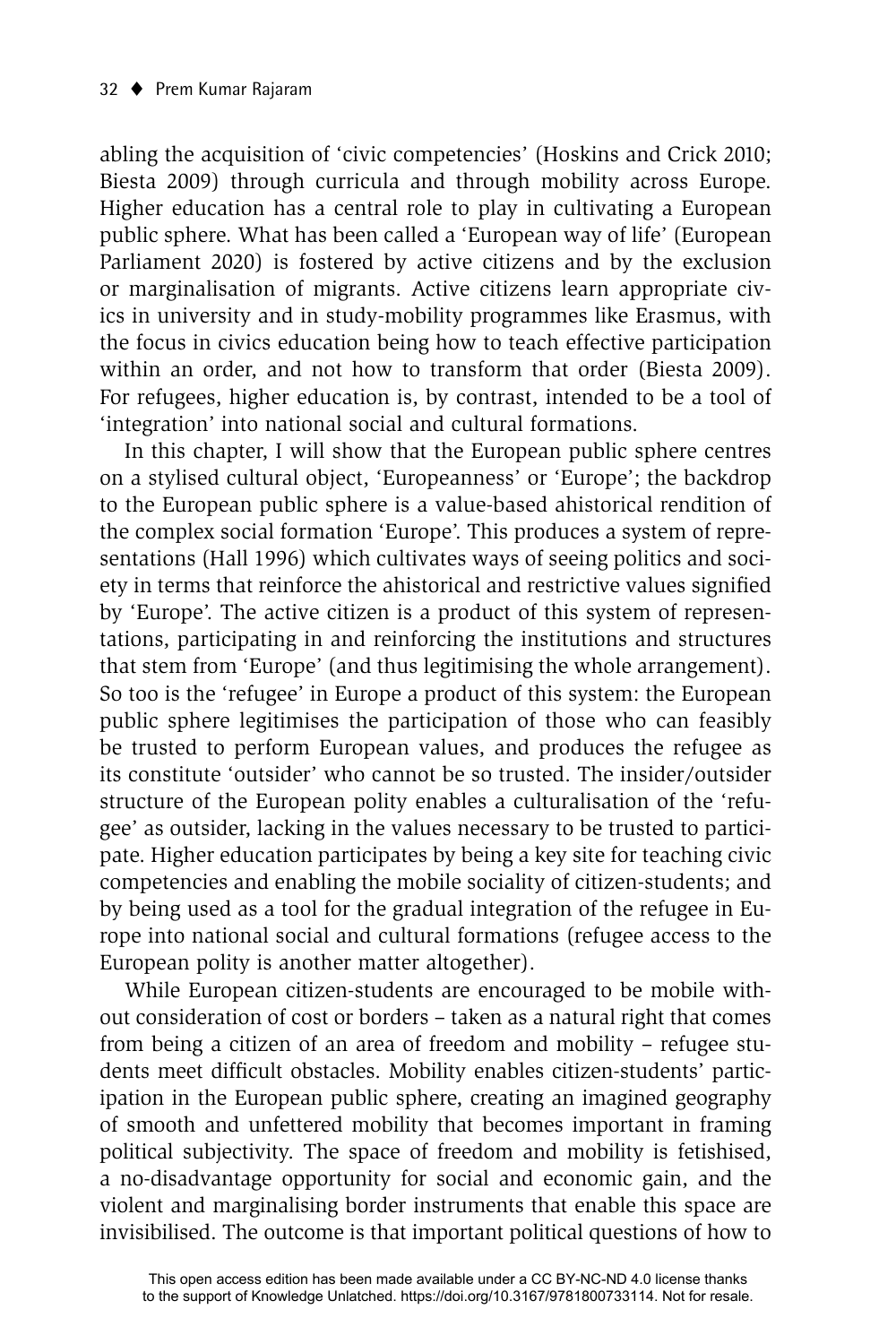live and in solidarity with whom are ignored in a politics premised on participating in pre-given institutions and structures said to embody 'European values' (Biesta 2009). Reducing citizen politics to participation in pre-given structures is an act of depoliticisation; it is an attempt at foreclosing transformative political action while ensuring the reproduction of the status quo, and the interests it serves and the inequalities it fosters.

The mobility of European students is premised on a biopolitical processing that distinguishes on the basis of the citizen/non-citizen dichotomy and, implicitly, on assessment of cultural belonging. There are cases of course where an individual or group's European citizenship does not appear commensurate with 'European culture': Roma European citizens for example are subject to forms of mobility control. Like Roma, refugees, lacking European values, cannot take part in the mobility of European students; for them, higher education is to do with integration. Citizen-students, by contrast, participate in the naturalised and depoliticised space of freedom and mobility, magically rent of the bordering mechanisms and violence that enable it. The outcome for refugees is further marginalisation; for European citizens it is the limiting of spaces for transformative politics.

To flesh out this argument about the interconnections between active citizens and refugees, this chapter proceeds in three sections. The first studies how policies to do with governing refugees come to be inflected by culturalist readings of belonging, and how their framing of issues naturalises certain responses. The second section elaborates on points in the Introduction about the culturalisation of a European public sphere and the depoliticisation of active citizens, and then studies how European refugee and migration policies emerging in this context repeat and normalise culturalist tropes about insiders and outsiders and 'European values'. The third section studies how European higher education policy and policy prescriptions cultivate depoliticised active citizens, normalising a sense of Europe as a space of shared values from which refugees must be restricted. With reference to Erasmus study programmes for citizens and refugees, I further flesh out the core argument of this chapter: that the refugee outsider and the depoliticised active European citizen are two sides of the same coin and that they are both crucial to the maintenance of a project of domination in Europe.

## **Governing Refugees as Outsiders**

States tend to treat refugees as a distinct aspect of government, separated out from other spheres and requiring management through spe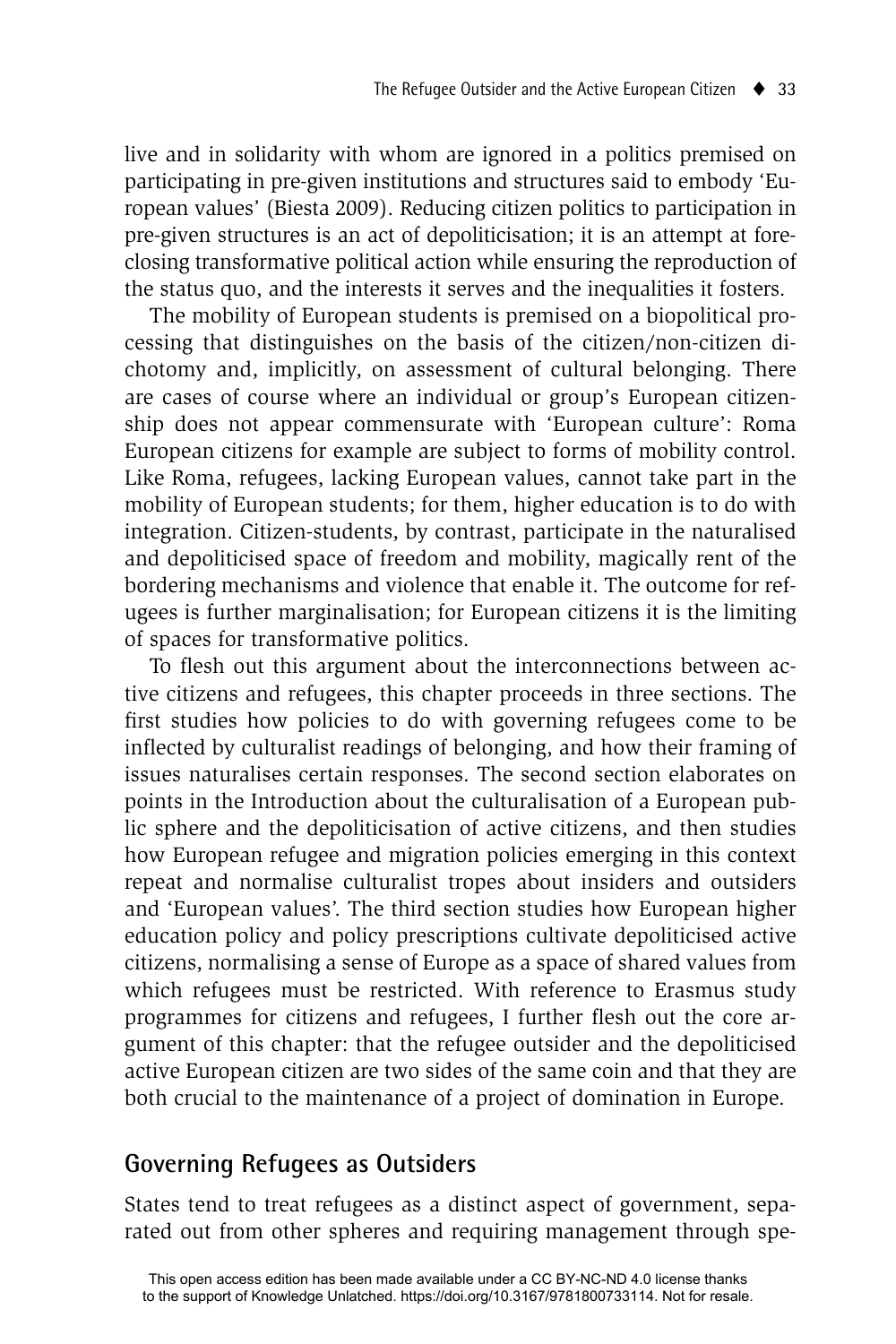cific policies (Sassen 2000). Anthropologists of policy suggest that we should study the connections between framing issues and problems and the naturalisation of policies that address these (Wedel et al. 2005). European policies of fostering active citizenship and controlling migrant mobility both stem from the emotive stylised cultural object, 'Europe' and 'Europeanness'.

Newman and Clarke (2009) study the ways in which stylised cultural objects lay the basis for policies. Policies can be tinged with nationalist tropes ('Britishness' in Newman and Clarke's example), generating patterns of politics and social reproduction in their terms. These policies cultivate and produce subjectivities that are both in affinity with and in opposition to these cultural objects: in Europe, policies cultivate identities in affinity with 'Europe' (the active citizen) and in opposition to it (the migrant).

With citizens, and indeed often the European Parliament, distracted by culturalist identity games or socialising and celebrating 'Europe', technical and expert views gain precedence and undertake governance in their stead. The fact that migrants and refugees are subject to technical and pseudo-scientific surveillance to compile knowledge about human mobility and then followed up by a regulative and administrative procedure, which takes for granted migrants' non-belonging as political subjects in Europe, is a good example of the interrelations of a value-based politics, the culturalisation of the public sphere, and the rule of experts in Europe.

Policies are based on representations of complex social reality, making it meaningful in one rendition and not in others (Mitchell 2002). The technique is based on empiricism mediated with scientific abstractions, leading to local knowledge about actually existing relations being displaced (Cullather 2007) or derogated. This 'local knowledge' points to the lived reality of people, for example to the practices of transnational solidarity and new forms of community, and evasions of the state and its governing, that are part and parcel of refugee reality (Cantat 2016). These representations, when it comes to policies designed to govern displaced people, perform and produce the 'outsiderness' of refugees. Refugees are to be caught in an encompassing relationship with state authority, and the broader interests and ideologies served by these representations are concealed. The ironic centrality of refugee (and other) outsiders to the political, social, economic and cultural 'inside' is also hidden.

States typically have the responsibility for governing migration and devising policy. In Europe, there is common policing of the external bor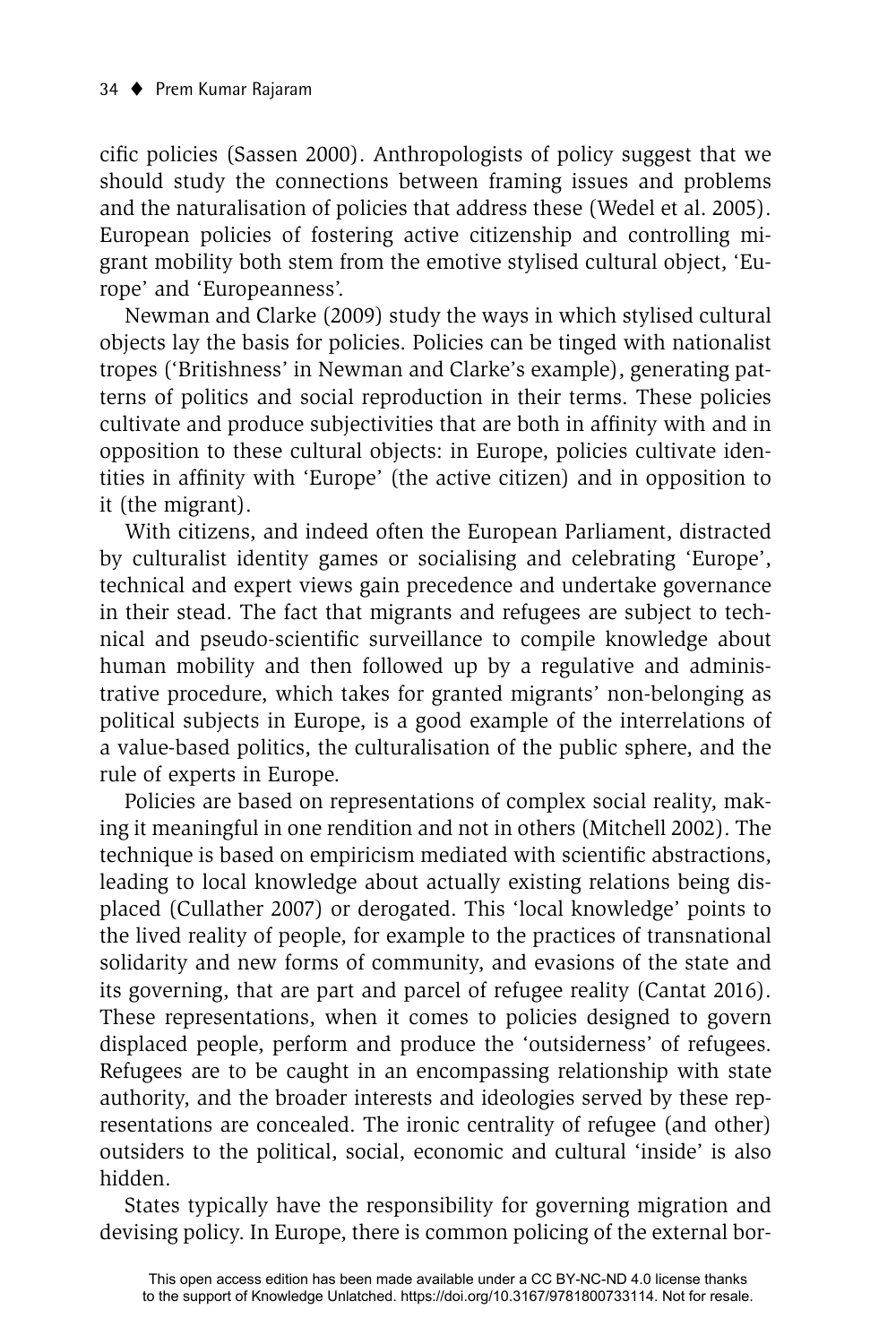der through the agency Frontex, directives on 'asylum reception' and 'processing' and common policies designed to foster 'burden sharing' of asylum claims. Additionally, the existence of the European Union maintains a 'Europeanising' framework on migration policy, providing a supra-level juridical framework which can influence how migration and refugee policies are implemented. Europe also provides a 'value guide', a bricolage of reference points and 'European values' that can guide migration policy. The bricolage is contested as much as it is revered, as which 'European values' should guide migration policy is argued over, particularly in recent times by the right and far right.

The idea of 'European values' arose as a way of cultivating ideological buy-in to the project of European union. Like other political projects, the durability of the EU project requires large-scale public buy-in, typically achievable through a sense of common value, purpose, culture and identity: in effect, establishing an idea of common cultural sensibility, backed up by institutions, the media and public discourse, to manipulate submission to the European project and make its relations of rule opaque. From the 1970s on, the Europeanising project deployed symbols about a geographically delimited history and culture that circumscribed 'Europe' and cultivated a value-based discourse about Europe based on commonality (Cantat 2016). Central to imaginations of 'Europe' is a form of magical thinking where citizens are taken to embody similar cultural values. The actual outcome is, of course, a disciplinary or pastoral process when 'culture' and 'citizenship' are not commensurate (in the case, for example, of racialised European citizens). The social formation of 'Europe', a historically emergent economic, social and political articulation, is taken as a stylised cultural object fostering an emotive and ahistorical connection to the value of its cultural, political and economic polity. The active citizen is a product of this imagined geography, an outcome of the system of representation that provides a specific and restricted definition of politics and political action (Hall 1996). It is not particularly difficult to see the limits of this representation, an indication perhaps that its hegemony is far from complete. For example, asking simply if actions by European citizens to help migrants in the Mediterranean reach safety would count as acts of active citizenship (the EU's responses to such actions suggest they would not) allows us to see the fetishisation of an ahistorical sense of borders and political solidarity underpinning Europe.

European policies designed to police the mobility of refugees, including border-processing and integration policies, work from and in reference to the system of representations that emanate from 'Europe' and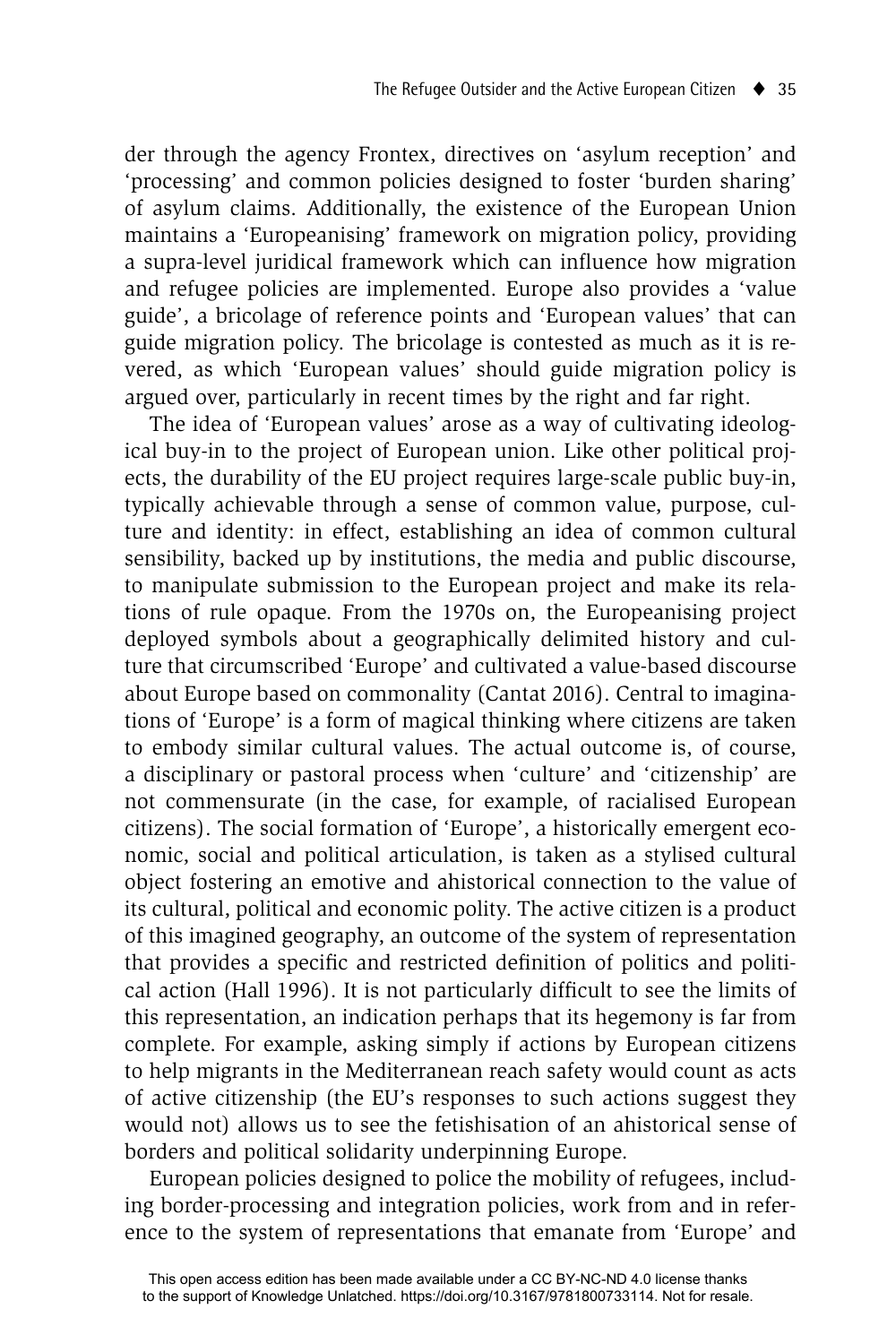'Europeanness' as stylised cultural objects. These policies normalise a way of operating towards refugees in ways that attempt to conceal the ahistorical rendition of the social and political formation 'Europe' that is at its core. In the next section I explore key policies to do with processing migrants at the border, making an argument that they have this culturalist trope at their centre, and that the result is a multiplication of borders based on the insider/outside trope and its encroachment onto the lives of refugees who have moved 'inside' Europe, for example when they seek access to higher education.

## **The Cultural Tropes of European Refugee and Migration Policies**

A number of mainstream (a euphemism for right-wing) scholars bemoan the lack of policy cohesion on migration, refugees and asylum seeking in Europe.<sup>2</sup> For these scholars, this is particularly evident in the aftermath of what they call the 2015 'refugee crisis' where, in their reading, some member states obstructed the development of common solutions. This led, they say, to a breakdown in cohesion and solidarity between EU member states because national politics got in the way of cooperation. These accounts often note that all this constitutes a threat to 'European values' (e.g. Mos 2020).

This is noteworthy, first of all, because of the displacement of violence that occurs: 'crisis' is what happens to imagined geographies and abstract values rather than to displaced peoples. The second important issue is that blaming 'national politics' and, by extension, nation states not adequately respectful of 'European values' misses an important point. 'European values' were actual justifications employed by those states whose policies towards displaced people were seen as obstructive to European solidarity and cohesion (Cantat 2016), in particular the Hungarian government's appeal to a 'Christian' Europe requiring protection from 'Muslim' migrants. This amounts to a challenge from within the EU to the cultural coherence necessary for the maintenance of its hegemony.

Yılmaz (2012) argues that since about the 1980s, far right political parties and groups in Europe have gained influence in the public debate about migration, linking it to questions of cultural identity. The culturalisation of identity goes hand in hand with the weakening of class solidarity as a basis for politics, eroding workers' rights and real wages (Kelsh and Hill 2006) and precipitated by complex changes in Europe and North America centring on legitimising a culture of competition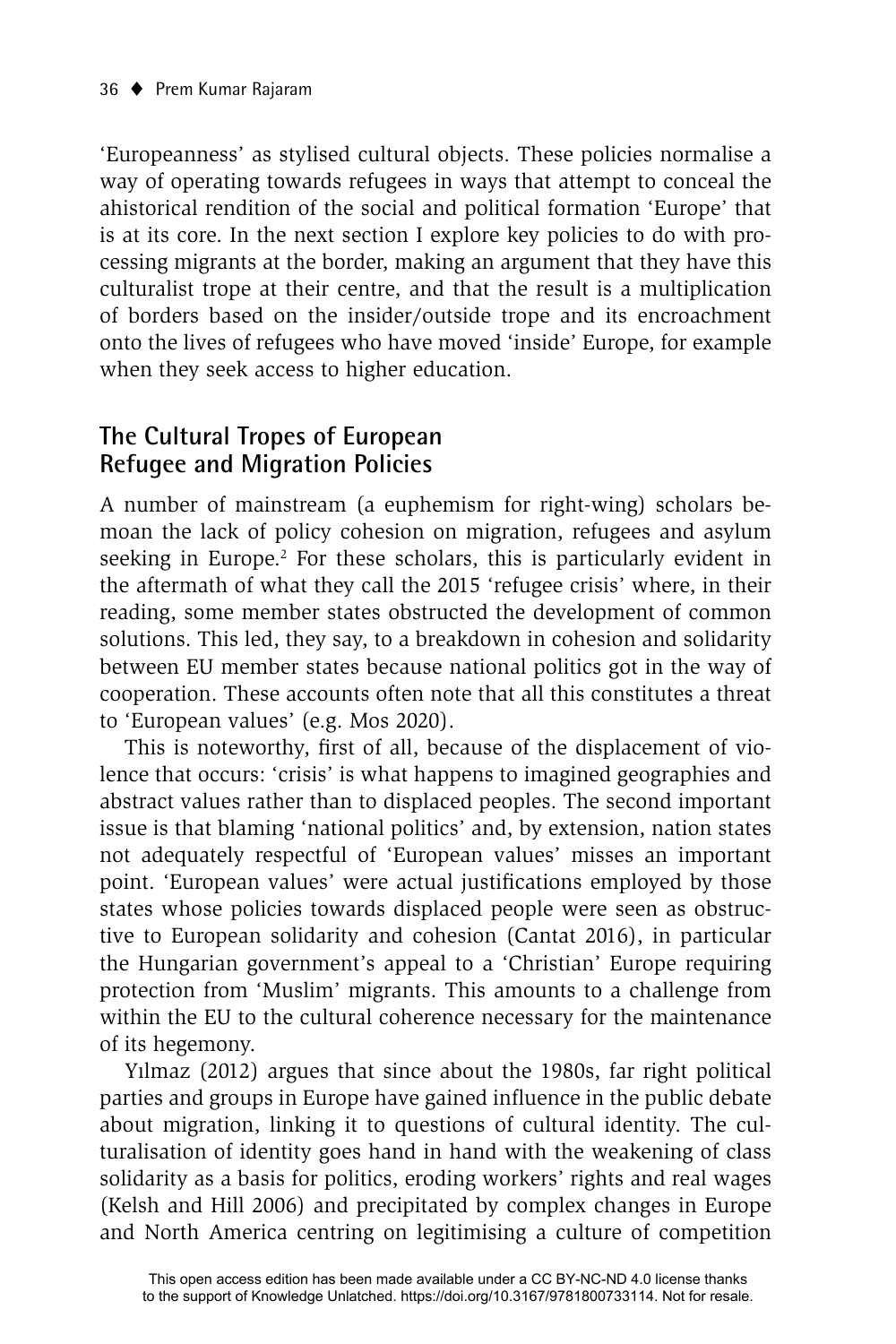and entrepreneurship in place of community or class politics and protections. Indeed, much of the right-wing discourse is as misogynist as it is racist, intertwining notions of family, religion, culture and ethnicity to imagine European 'culture'. Similarly, while culturalisation casts displaced people (and Muslims, and Roma and any number of outsiders to 'Europe') as external others whose entry to and belonging in Europe must be strictly regulated, the broader consequence is the culturalisation of the public sphere (Tonkens and Duyvendak 2016). This culturalisation leads to fundamental questions about belonging and solidarity in public space being resolved under the banner of large statements about who is discernible as culturally 'European' and who is not (Junuzi 2019). As noted earlier, a consequence of a public sphere hemmed in by 'European values' is the marginalisation of refugees and migrants in the public sphere except as outsiders to be excluded or warily integrated. This applies to other European 'outsiders'; the culturally tinged public sphere privileges identity or culture-based expressions of agency but crowds out those identities or values that are said to not speak to or be not compliant with 'European' values.

Moving on to studying policy directed at refugees and migrants cast as outsiders, I note three characteristics of these policies: (1) making displaced people amenable to specific types of governance through forms of knowledge production focusing on surveillance and data collection; (2) the prevalence of a risk assessment framework in policy designed to govern refugee mobility; and (3) the prevalence of technical administration in the actual work of governing migrants. One consequence of these three characteristics of policy is the multiplication of the border (Mezzadra and Neilson 2013). These policies materially mark 'refugees', institutionalising their outsiderness in documentation that they carry with them, in biometric data collection, and a host of other bureaucratic procedures. The European border stretches beyond Europe to holding centres in North Africa and elsewhere and is carried on the bodies of migrants as outsiders subject to risk assessment and technical management long after actual processing of right to entry, including when it comes to access to higher education. I look at policy at three 'stages' of displaced peoples' mobility as they head towards Europe (while noting that the term 'stages' with its ideas of progression needs to be qualified because of the way the border shifts and multiplies impacting on temporal and spatial progression): policies designed to understand and repel mobility to Europe; policies designed to ensure coherence in the asylum procedure at the formal border; and policies of integration, specifically here policies governing access to higher ed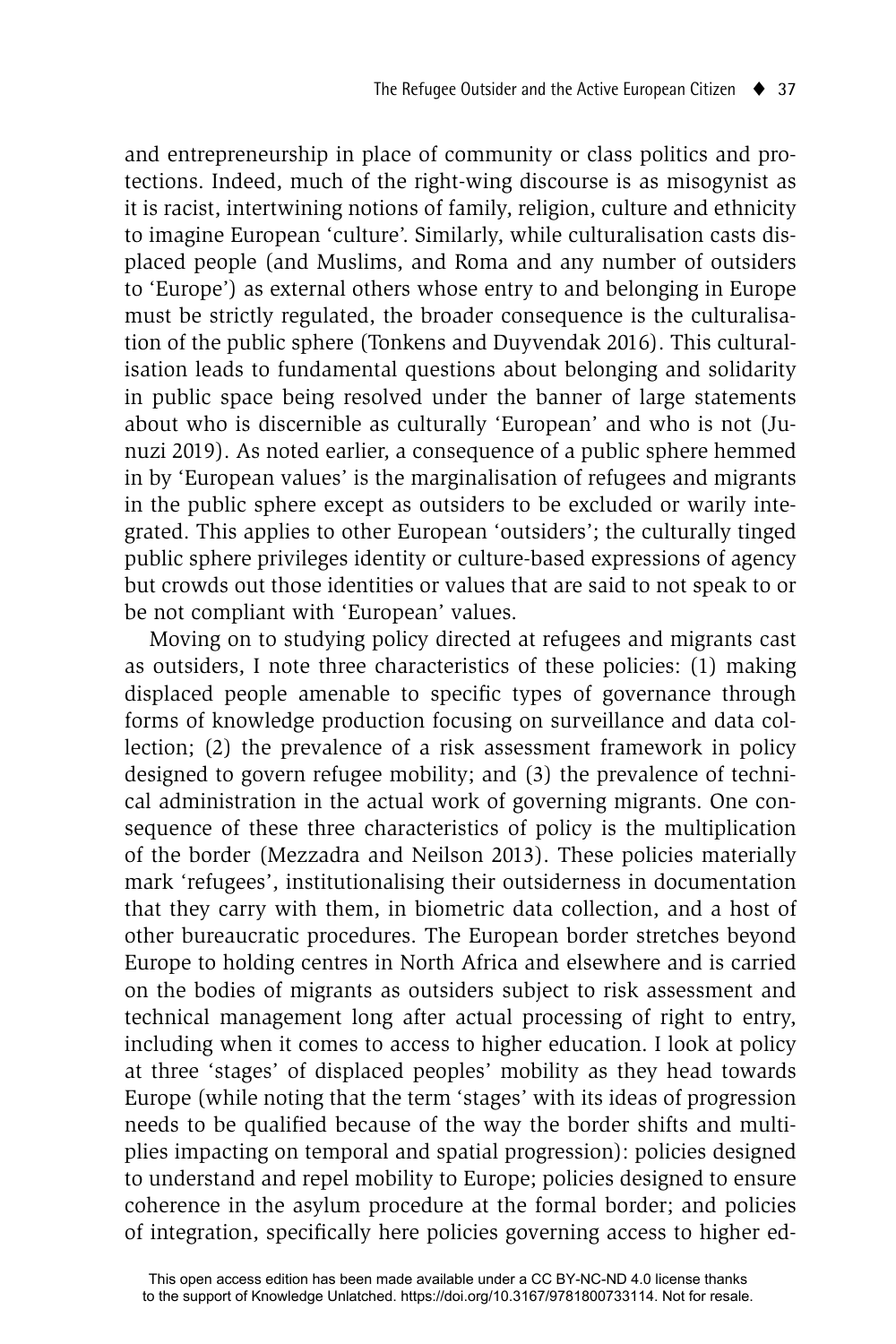ucation. There are limits to this study. I do not look in detail at the implementation of policies, including the responses and resistance by displaced peoples, and I do not have scope to focus on the full breadth of policies governing migrants and refugees in Europe.

## *Understanding and Repelling Human Mobility: Frontex's Surveillance and Risk Assessment Strategy*

Mitchell (2002) has argued that policy activity typically relies on empirical data acquisition to make complex social reality knowable as a problem of public policy. Releasing annual *Risk Analysis* digests, Frontex, the European border policing agency, borrows risk assessment methodologies (for example those to do with public health) in which the EU is well established as a risk regulator (Frontex 2020). Regine Paul notes that the risk analysis paradigm and method 'normalises migration and border crossings as scientifically assessable risks similar to health risks' (Paul 2017: 692). Frontex's science-by-association normalises assumptions about the adverse impacts of border crossings, closing space for political discussion about the borders of Europe and the types of community and politics that are privileged.

Frontex's risk analysis framework is based on a knowledge practice that makes migration a knowable phenomenon, amenable to specific types of intervention (Scheel, Ruppert and Ustek-Spilda 2019). It builds on empirical methods designed to make the mobility of displaced people visible and which bear close resemblance to colonial modes of rendering 'natives' comprehensible and visible but still exotically other (Rajaram 2017). Data is inseparable from 'migration' itself. Policy makers have no direct engagement with the human experiences of displacement and dangerous mobility to Europe; these are mediated through numbers and visual representations that lead to the abstraction called 'migration'. Even if its outcome is abstract, data collection itself is material and embodies violence of all sorts. Pollozek and Passoth (2019) studied data collection on Moria camp in 2018, taking note of how power inequalities between data collectors, including from Frontex, and people living in the camp were effective in ensuring the creation of a data infrastructure intended to regulate and surveil the mobility of migrants across Europe. Frontex's data-driven risk assessment strategy normalises a deterrence-based approach. Csernatoni (2018) notes that these measures have had limited effectiveness in deterring mobility but have become normalised and entrenched, backed up by research spending by the EU on data-driven securitising measures and normalis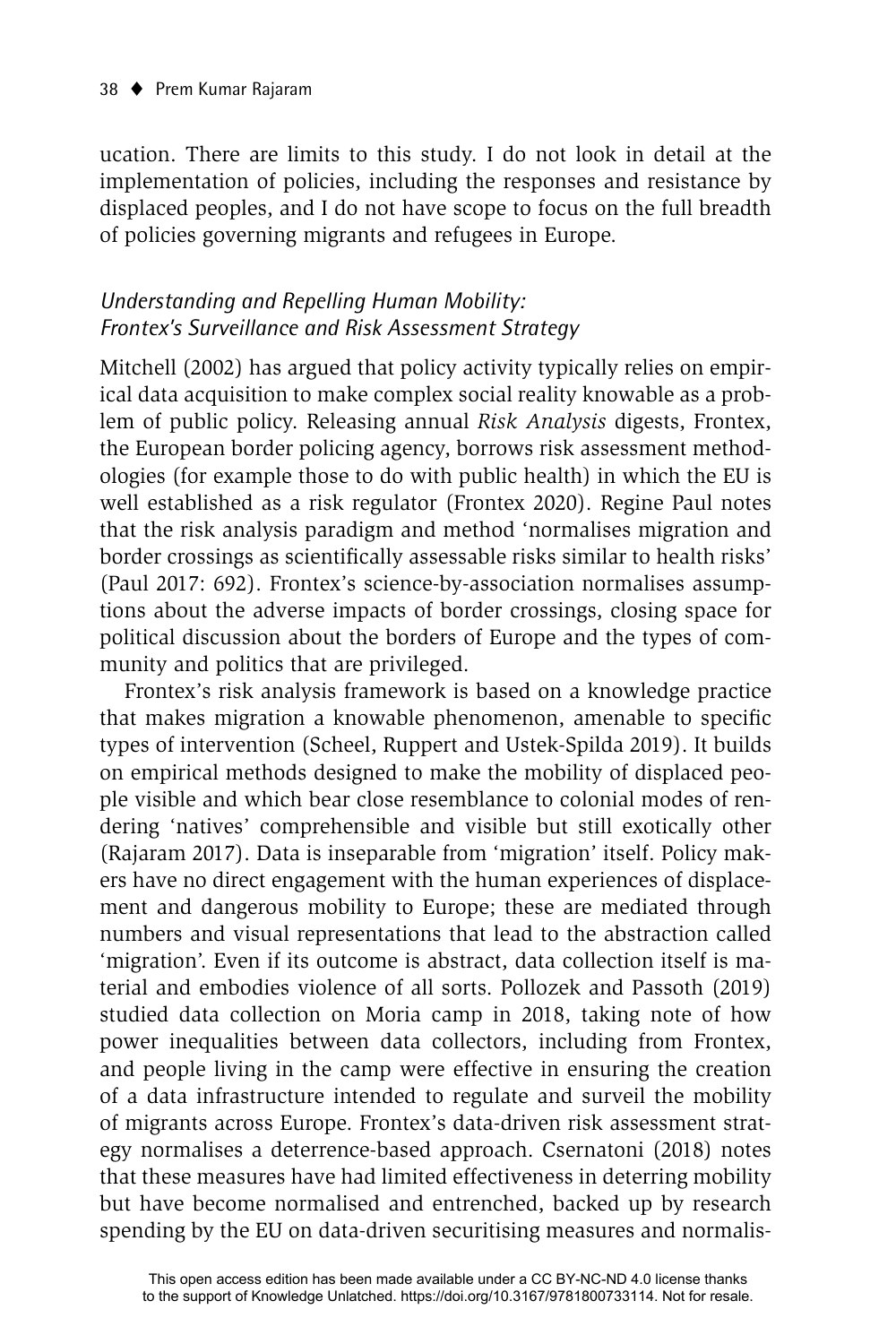ing a 'military bias' in border management. The military bias is premised on the idea that such mobility is criminal, justifying a proxy war against people on the move (Hintjens and Bilgic 2018). In addition to deterrence at sea, the EU has set up holding camps in Libya, brokered a deal with Turkey to hold migrants at bay, and enabled deportation to countries that are far from safe. States of exception are rife, whether in the Mediterranean or at the EU's land borders, cultivating violence by border guards against people on the move (Isakjee et al. 2020). Data collection is not only distant, but also corporeal, with biometrics used to trace people on the move in Europe, enabling returns and restrictions on mobility.

Quite explicitly underpinning all this is Europe's zone of free mobility for citizens. Frontex exists to ensure the coherence and sustainability of the Schengen zone.<sup>3</sup> The abstraction of human mobility behind datasets (Scheel, Ruppert and Ustek-Spilda 2019), itself possible because of the culturalist othering of migrants, presents migration as a military issue, only to be dealt with by experts and only on the basis of abstracted data. Properly political questions about who Europeans may live with, what its borders are and what sorts of action constitute ethical or moral responses to displaced people have been placed at a remove. With Frontex and EU policies of data-driven militarisation, European citizens have ceded these political questions to expert management.

#### *Processing People on the Move: (Re)Producing Anxiety*

In addition to border cooperation, another example of policy cooperation when it comes to managing migration is the Asylum Procedures Directive (APD). The APD is notable for four features: (1) it makes no provision for making asylum claims to an EU state from outside the EU;  $(2)$  it allows for the detention of asylum seekers;  $(3)$  it fixates on identifying 'abusive' claims; and (4) it establishes a procedural and not a legal approach to assessing claims with little possibility of recourse to courts. No free legal assistance is provided to the asylum seeker (Schittenhelm 2018).

The APD is part of a nascent and much-argued-over Common European Asylum System (CEAS) and intends to provide directives to ensure that asylum assessments are undertaken in much the same way across EU member states. The APD explicitly directs the containment of asylum seekers 'outside' the territorial jurisdiction of the country, leading to the establishment of legal fictions where camps and holding zones at the border are territorially 'outside'. Harmonisation of asylum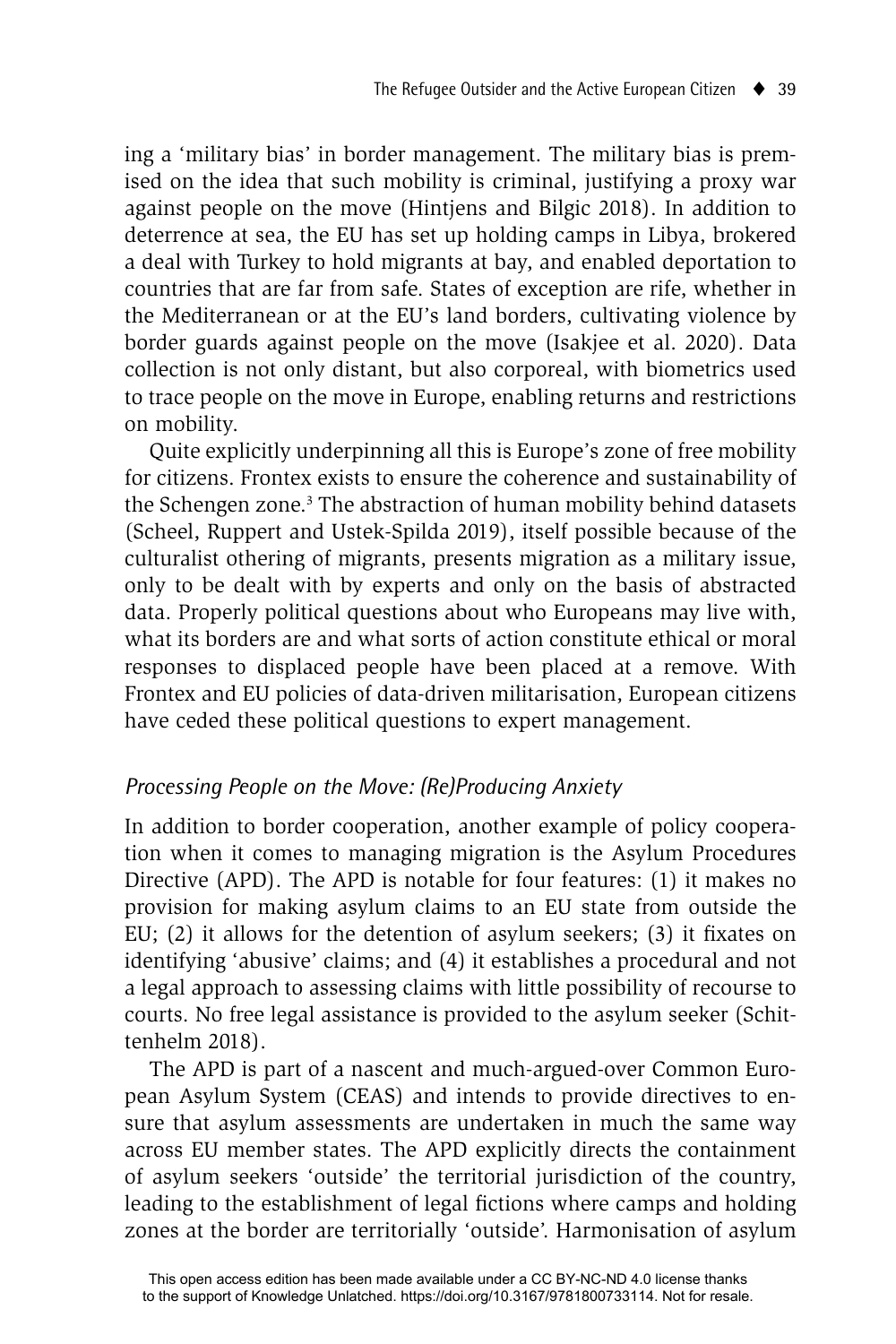directives are the subject of much more anxiety than other harmonisation procedures in the EU: there is by comparison a much more detailed account of what to do, particularly in exceptional cases. The anxiety is rooted in the idea that some states may be 'softer' than others in granting asylum: it is not the rejections that the member states are concerned with, it is the fact that not all asylum claimants can be turned away.

The APD is a legal procedure designed to deal with the abstraction called 'migration' that Frontex and its datasets provide and only after the first response strategy of repelling boats has failed. Again, there are interesting overtones with colonial policies. Whereas Frontex data gathering and risk assessment are ways of knowing at a distance, the administrative procedures at the border are more nuanced categorisations of humans so that they fit within the governance strategies of states, while at the same time maintaining a sense of anxiety about the difference of the other. In effect, it is a coming together of bureaucratic processes and culturalist ideology. Like all asylum processing, what goes on at the borders of the EU is the creation of legal fictions: complex social reality is made into legally defined notions of 'persecution' (or not, as the case may be).

The spectre of the European area of freedom and mobility and its preferred subject, the culturally recognisable European citizen, arises yet again. The Directive of the European Parliament setting up this takes note:

A common policy on asylum, including a Common European Asylum System, is a constituent part of the European Union's objective of establishing progressively an area of freedom, security and justice open to those who, forced by circumstances, legitimately seek protection in the Union. (European Parliament 2011)

One of the ways in which the EU legitimates itself (and justifies hierarchical and capitalist relations of rule) is with recourse to the 'long peace' that union has supposedly effected (Cantat 2016). Jennifer Mitzen (2018: 394) argues that 'peace' in Europe has been achieved by 'rendering cooperation apolitical by focusing on functional ties' between member states. I would add also emphasising socialisation as a means of fostering connections between European citizens. Mitzen adds also that the conflictual European past is 'othered'.

European zones of peace and security are maintained by the delegitimation of political disagreement and by modes of stigmatisation, surveillance and securitisation at its border (Mitzen 2018). The suspicious asylum processing directive focuses energy on distinguishing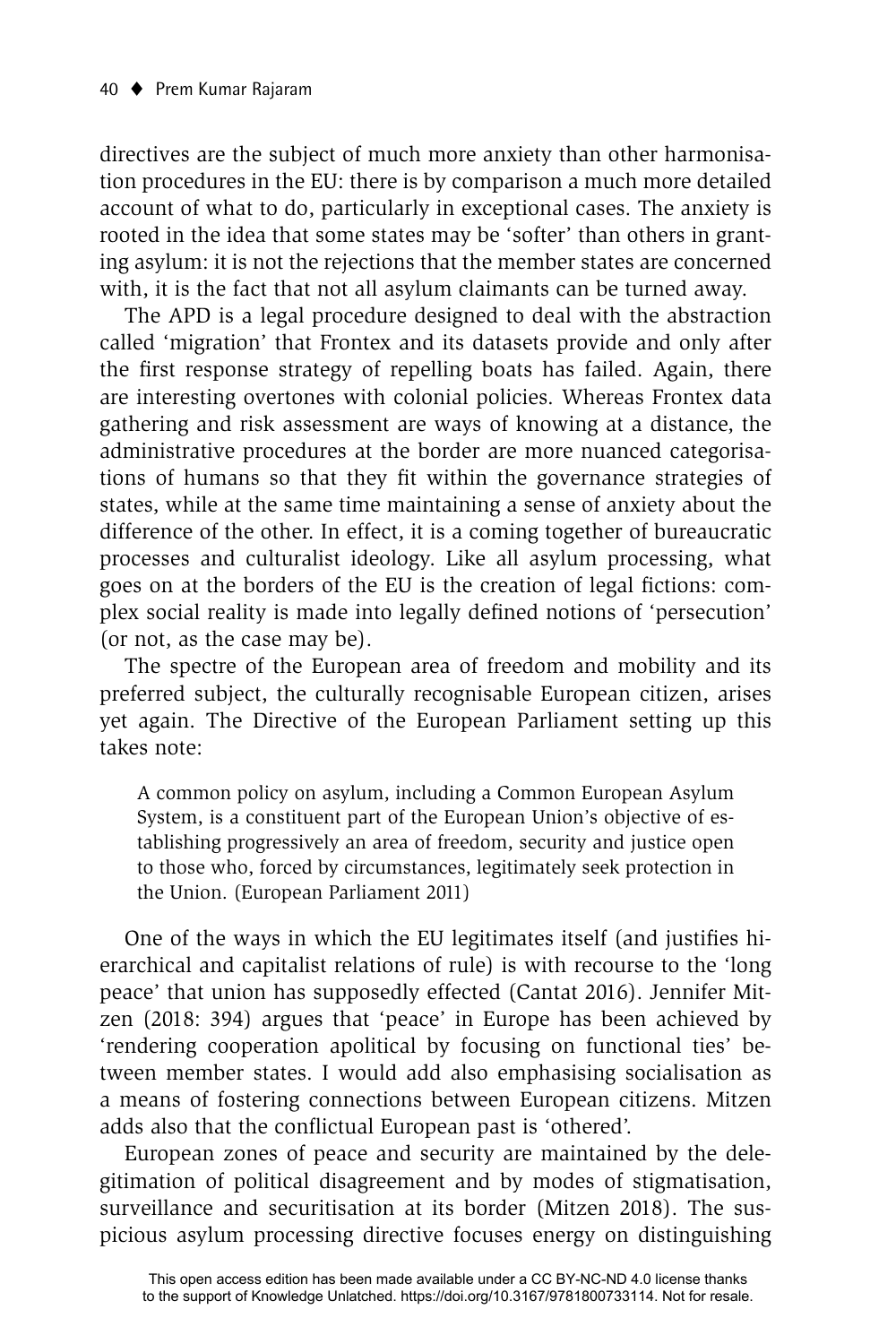the abusive asylum seeker; an entire political and economic system is based on the identification, reproduction and management of anxiety. This anxiety is fundamental. Without it, the ontological treasure that is the EU citizen could not exist. Anxiety is reproduced, its production and management are as much a part of displaced peoples in Europe as surveillance and securitisation, and – as I will show – it continues to pop up in integration practices and policies in Europe.

With regard to higher education access, it continues to reverberate because of a fear that migrants may attend university unlawfully, or their admission will bring down educational standards. However, as I will explore in the next section, the key anxiety is caused by the way in which European policies on higher education centre on the development of active civic citizenship, in which there is no place for the refugee.

# **Active Citizenship, Higher Education and the Governance of Refugees as Students in Europe**

In the preceding section, I have suggested that at the first two 'stages' of mobility (keeping in mind, again, that the term 'stages' is problematic) policies are framed by the abstractions of data, by a commitment to risk assessment and by the cultivation of anxiety. I have argued that the refugee as outsider is the mirror image of the depoliticised European citizen. This depoliticisation takes a number of forms, including the translation of political agency into 'socialisation', the delegitimating of political disagreement especially around borders and belonging, with the consequence that properly political or ethical questions are ceded to administrators or experts, and the growth of functional forms of connections in Europe in place of political and social relations. In this section, I look at higher education policy at the European scale as a key engine of this depoliticisation, and I look at the way in which those strategies of management at the so-called external borders of the EU are repeated 'inside' when the refugee as student is encountered.

Citizenship is normally associated with national or sub-national levels, where engagement with politics and participation in civic life appear more straightforward. At the European level, citizenship was expressed in relation to economic issues to do with employment across borders, the impacts of a single currency and so on. European socio-cultural citizenship lagged behind, creating an anxiety, by the early 2000s, about the extent to which citizens of member states also see themselves as 'European citizens and identify with and actively support the European Union as a unit of democratic governance' (Biesta 2009: 147).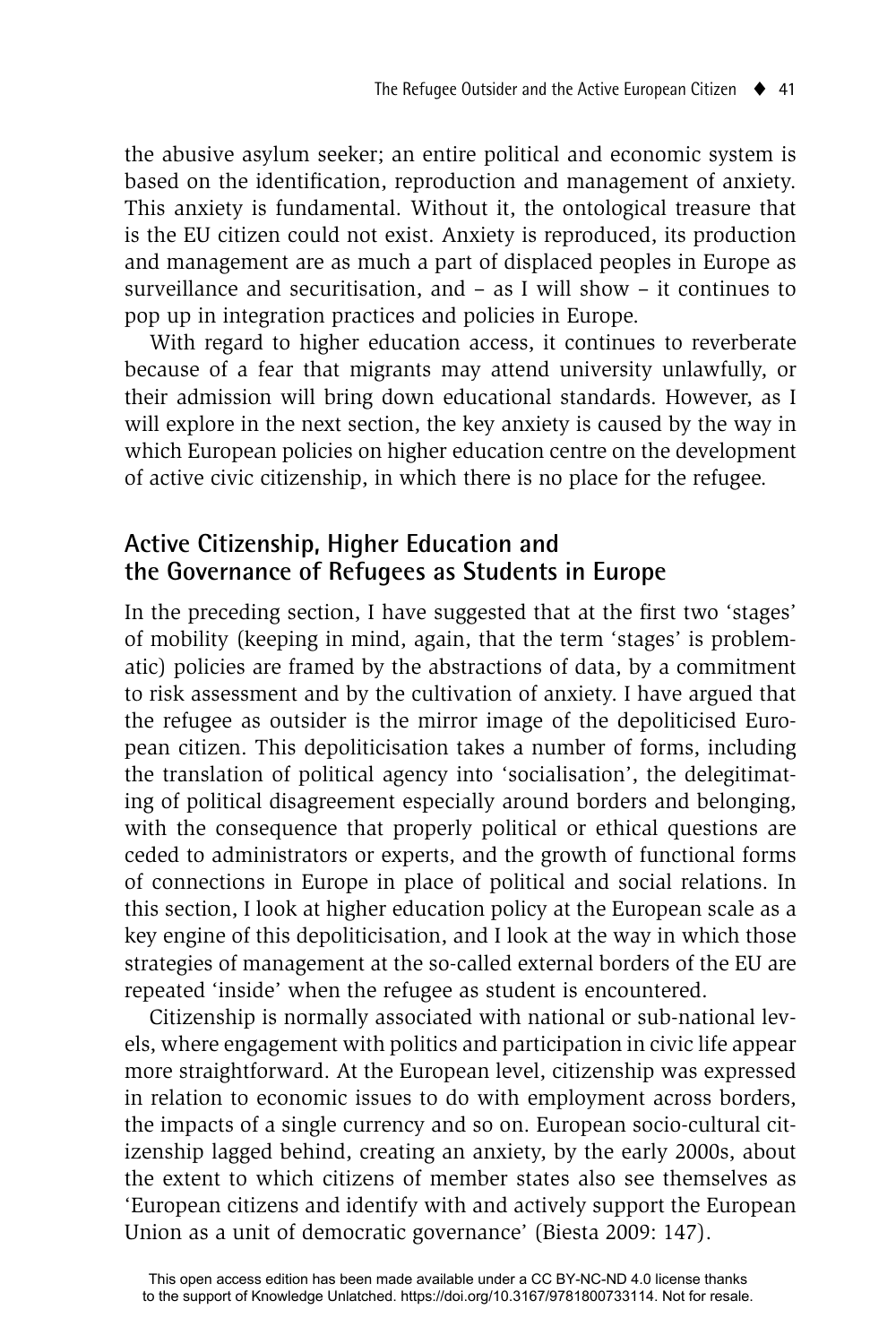In response, in the early 2000s the EU turned attention towards the idea of active citizenship, defined as participation in civic life. Active citizenship came to be associated with the acquisition of 'civic competencies', participation in pre-established fora for social activity (particularly European civil society) and connected to European policy measures in creating areas of lifelong learning and mobility for researchers and students. Biesta (2009: 150) argues that the idea of the active citizen is fostered by a 'neoliberal' political and economic agenda. The active citizen scurries to fill holes left by the withdrawal of state funding in key areas, while developing civic competencies intended to maintain order rather than give real and potentially transformative political education. All in all, the concept of active citizenship is a useful way of normalising capitalist accumulation under the guise of value-oriented citizenship. It is in Europe, more than elsewhere perhaps, that the fostering of active citizenship has taken root in higher education systems, and this is because of a systematic strategy by the EU to do so (European Commission 2012).

Active citizens are well informed and depoliticised. Higher education, in particular through the Erasmus mobility schemes, has become a key area for socialisation and, consequently, acquisition of 'European values'. Higher education begets active citizenship, and the question is typically posed like this: what should we teach in order to contribute to European citizenship (as opposed to more fundamental questions like how can we teach so that our students may understand how political orders have come to be normalised?) (Biesta 2009)? Curricular change in Europe is not directed from above but is influenced by the Union's 'soft power', evident in its capacity to connect participation in the labour market with the exercise of European values. A central aspect of higher education in Europe is the development of knowledge and values-based competencies, not simply jobs for a market but jobs for a market that enables the development of political, economic and ethical values (European Commission 2019).

Active citizenship is a means of ensuring social cohesion; it is functionalist, Biesta says (2009), and it has a community orientation, favouring quiet civic participation in existing institutions rather than transformative political action, with large question marks about whether disruptive expressions of civic participation (like working with migrant rescue boats in the Mediterranean) actually fit the vision of citizenship being articulated. The idea of active citizenship very much presumes service to and reproduction of an existing order but it also, Biesta continues, has an individualising trait. The active citizen, in the singular,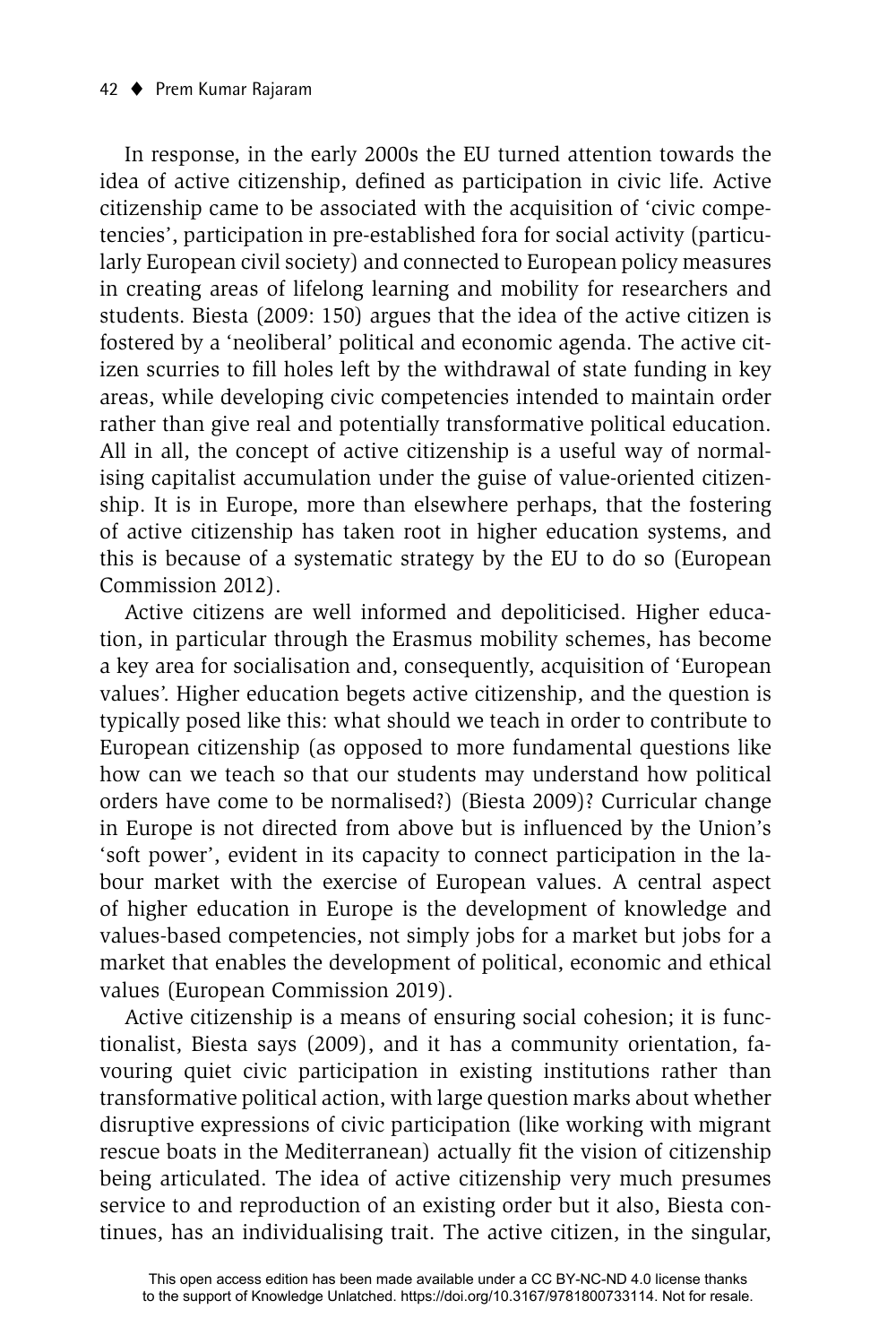is to be empowered; the practice of individualising acts as a deterrent to community-based action and indeed to developing community resources that might enable active collective political action (and social change). Finally, according to Biesta, active citizenship understands democracy as consensus, as opposed to disagreement or conflict, and the active citizen takes a close interest in preserving that consensus. Biesta notes that the consequence of this is the normalisation of the boundaries of political community, and the institutions and people they include or exclude. It is important that this exclusion (and inclusion) is values-based and not politics-based. The active citizen works within and seeks to preserve a social order that is desirable because it enables active citizenship. This is a closed circle that reinforces itself. Participation is premised on active citizenship, and a type of active citizenship that reinforces the borders of the political community. If the borders of society are not political but values-based, then it militates against debate about how to expand borders and include others (Biesta 2009).

For refugees, higher education is a tool of 'integration', rather than active citizenship. Following the large-scale movement of people to Europe in 2015 ('the refugee crisis'), the European Commission set up measures to foster the 'integration' of those who passed through asylum processing, with access to work and employment taking priority. It is notable that the focus of these measures is 'third country nationals', avoiding, as Dvir, Morris and Yemini (2018) note, a distinction between those who have come to Europe by more peaceful means and those who have fled conflict, evaded the EU's militarised deterrence and come through traumatic asylum processing often in holding or detention centres. In doing so, according to Dvir et al., 'thus the discourse around their integration is limited to the practical concerns of citizenship (as the right to work or study) and not around the political or moral means' (2018: 213). This modality of integration neatly puts aside discussion of 'Europe's values' and leaves in abeyance the question of whether migrants and refugees are to be 'active citizens'.

The 'integration' of refugees and migrants in relation to higher education has two stages: enabling access to higher education, and the acquisition of European values through integration into university and society. But there are blocks to the realisation of the second goal and active citizenship does not come directly to refugees. Most obviously, participation in civic society and in the European public sphere is limited because of restrictions on refugee mobility (when travelling to other European countries for higher education, refugees are treated as third country nationals; they need a visa and have a limited right to work).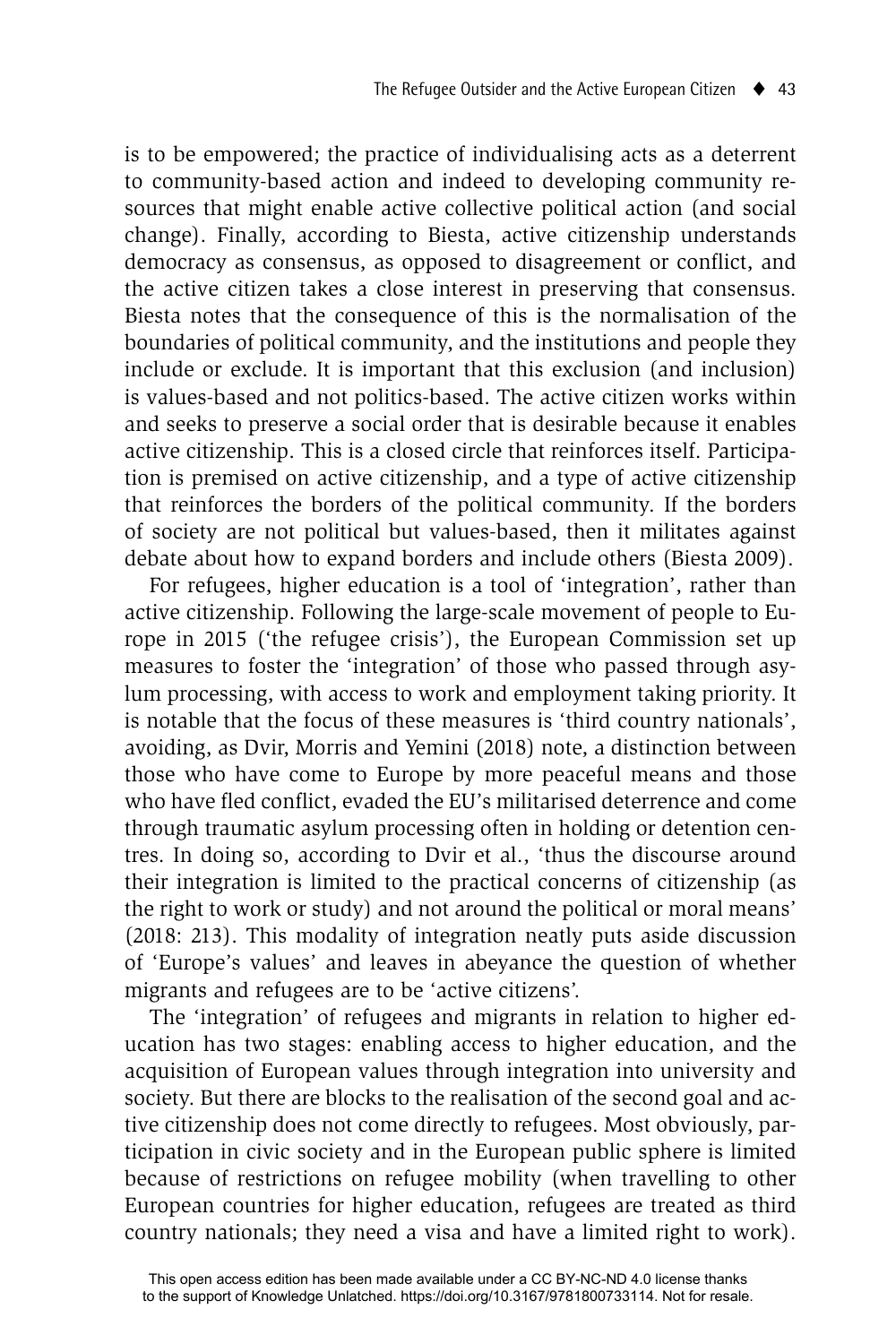However, the acquisition of European values remains a goal of integration, the European Commission write:

This dynamic two-way process on integration means not only expecting third-country nationals to embrace EU fundamental values and learn the host language but also offering them meaningful opportunities to participate in the economy and society of the Member State where they settle. (European Commission 2016: 5; cited by Dvir, Morris and Yemini 2018: 214)

It is unclear how this is a two-way process. Indeed, the sheer number of speeches, statements, directives and policy stances outlining the scope and implementation of 'integration' betrays an anxiety about migrants who must be expected to 'embrace EU fundamental values'. Following a review of Erasmus + documents and funding schemes for university students in Europe, Dvir et al. note that funding for programmes to help refugees enter into or succeed in higher education focuses on the benefit that such integration may bring to member states. The focus is local and national, rather than European, and there is a stark difference between Erasmus+ programmes for EU citizens (and third country Schengen-visa-holding education migrants) and refugees. The former types of programme highlight mobility and the cultivation of European identity through active citizenship. Education programmes for refugees, on the other hand, identify integration as the main goal and argue its economic benefits to member states.

The focus of Erasmus programmes specifically designed for migrants and refugees is largely intended to assist acquisition of host country language and to understand the norms and requirements of European higher education systems. Such programmes are often backed up with a stated anxiety about the consequences for integration and not doing so. This is the case in the Erasmus + Social Inclusion through Education, Training and Youth programme, which funded education programmes for displaced people that my fellow editors of this volume and I, together with other staff and faculty, developed at Central European University in 2016. In the section on providing programmes for 'newly arrived migrants', the call for proposals states:

Education, training and youth policies have a key role to play in fostering social inclusion, mutual understanding and respect among young people and communities. This is particularly true given the growing diversity of European societies, which can bring opportunities but, in combination with the impact of the last economic and financial crisis, can also bring significant challenges for social cohesion.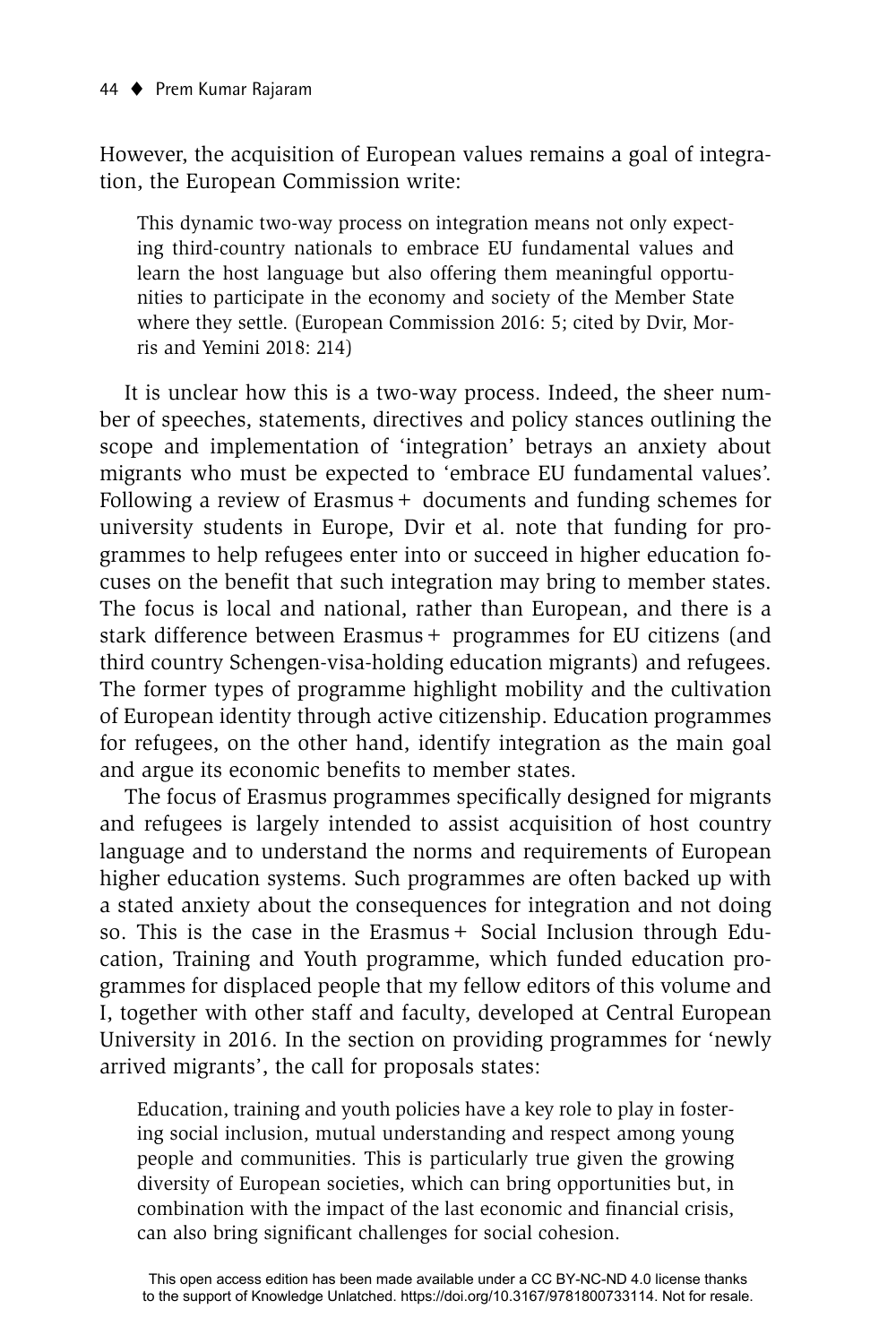Education and training systems need to ensure equal access to high-quality education, in particular by reaching out to the most disadvantaged and integrating people with diverse backgrounds, including newly arrived migrants, into the learning environment, thereby fostering upwards social convergence.

 Young people are increasingly excluded from social and civic life and some are at risk of disengagement, marginalisation and even violent radicalisation.

Associated with increased migration flows, recent studies have revealed growing tensions between different cultures and communities, including in educational settings, and involving intolerant attitudes and behaviours, bullying and violence.

 The tragic terrorist attacks which occurred in Europe in 2015 reminded us of the importance of safeguarding the fundamental values stipulated in Art. 2 of the Treaty on the European Union. (Education, Audiovisual and Culture Executive Agency [EACEA] 2016: 4)

The text of this call is typical of what Dvir et al. have noted. There is first a focus on inclusion and diversity before revealing an anxiety about the need to integrate the euphemistically termed 'newly arrived migrants', while explicitly and jarringly referencing a fear of violent 'radicalisation' and 'terrorist attacks'. Running together radicalisation, intolerance, bullying, differences in cultures and a wholly decontextualised mention of terrorist attacks places them in the same register. There is no attempt to say there is a causal connection between migration and terrorism; its mention is strange and seems out of place in the structure of the text but leaves the subject in the imagination of educators and grassroots workers, a power of suggestion that associates education for migrants with terrorism.

In our application we avoided speaking to these anxieties and fears, and wrote critically about 'integration', and the fact that this is possible does show that recipients of funds are able to come up with more critically minded programmes. The main indicators of progress are statistical indicators – numbers of people entered into higher education after the programme and so on. While entry to higher education here is seen by Erasmus + as a means of alleviating 'violent radicalisation' or fostering 'integration' (and presumably preventing 'terrorism'), it does not preclude other aspects of education.

Dvir et al. argue that these programmes emphasise 'integration' of migrants and do not aim to foster anything like 'active citizenship' for them. The Erasmus + call referred to above has as one of its objectives 'preventing violent radicalisation and promoting democratic values,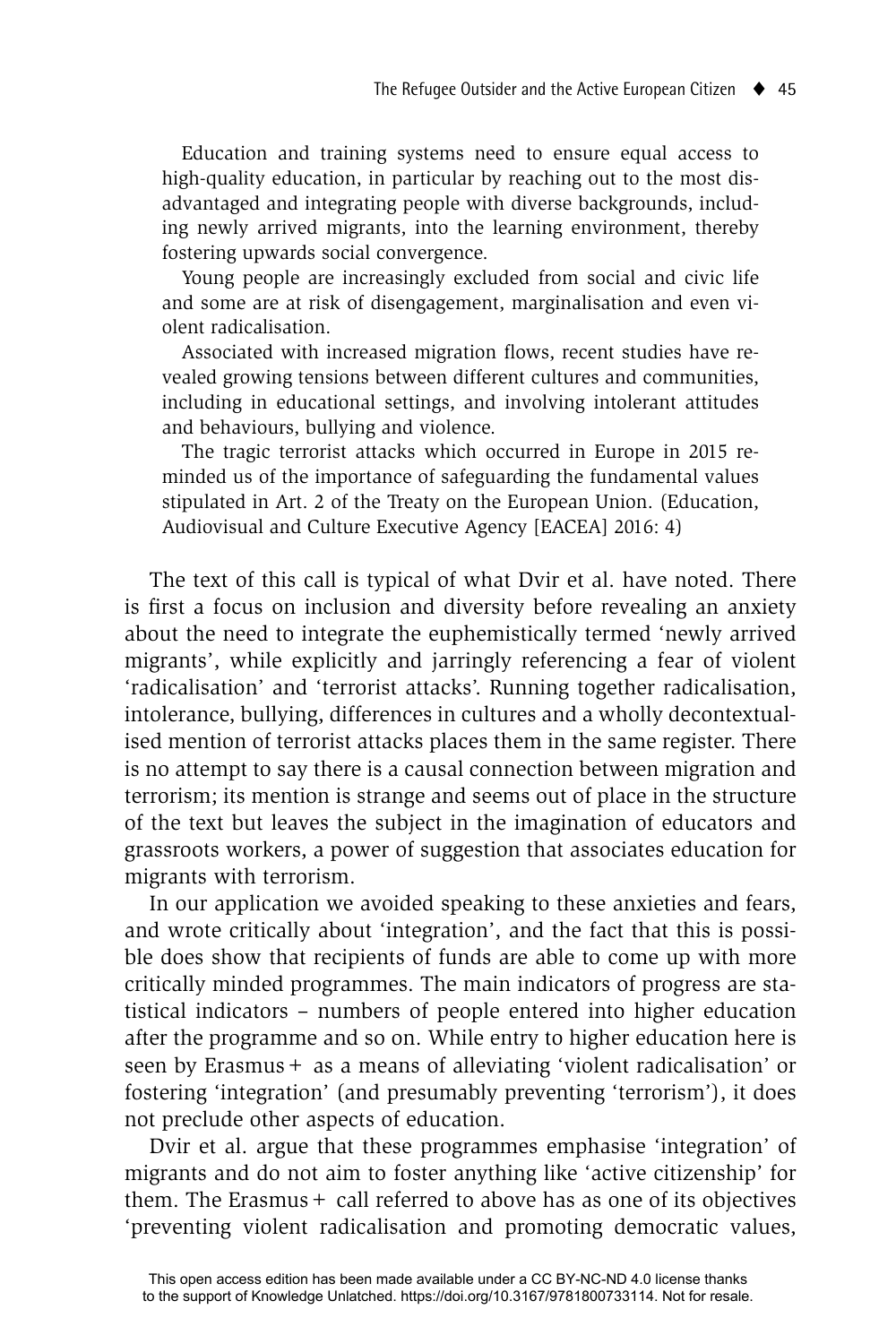fundamental rights, intercultural understanding and active citizenship' (EACEA 2016: 6), but it becomes clear that by active citizenship they mean the work of EU citizen youth volunteers engaged in migration programmes (integrating migrants is an act of active citizenship). In not providing a pathway towards 'active citizenship' participation at the European scale, refugees are effectively blocked from participating in the European public sphere, such as it is (Dvir, Morris and Yemini 2018).

There are, as mentioned, limits to my analysis here: people receiving funding are able to play with the conditions associated with grants and use politically creative pedagogies, within the limits of a need to demonstrate 'integration'. There is little that we as educators can do about the restrictions on mobility for displaced peoples in the European sphere. Indeed, the education programmes for displaced people at Central European University encountered difficulties when attempting to enrol students from elsewhere in Europe. This is because host countries resisted refugee students moving to other countries for education. Once again, there are differences in the implementation: some students did find a way to avoid their host country's 'integration contracts' and attend education programmes in Budapest. But these were incidental and dependent on individual capital and networks. The community imagined and performed by active EU citizens is closed, obstructing the entry of people who cannot be trusted to understand and enact European values. Dvir, Morris and Yemini (2018: 217) say that the EU 'unintentionally' leaves refugees in purgatory. It is more accurate to say that in the EU's political imagination there is no space for refugees to participate in the public sphere.

The flip side to all this is that the non-challenge to the political borders of EU community (for they are indeed actually *political* borders) leads to a form of depoliticisation. The consequence is a culturalist account of the public sphere, with an emphasis on 'EU fundamental values'. These values are under question in Europe, but not because a 'value'-based account of the political is depoliticising and excluding, or because they should be replaced with a more political and historically accurate account of how and why 'values' emerge. The internal European critique about its 'values' arises because some EU citizens and member states say these do not represent 'European values' at all, being overly liberal or overly western European in their fundaments. This feels like a dominating voice in Europe at the moment, with the rise of the far right into mainstream politics, but it would be important to remember the leftist critique of 'European values' which questions its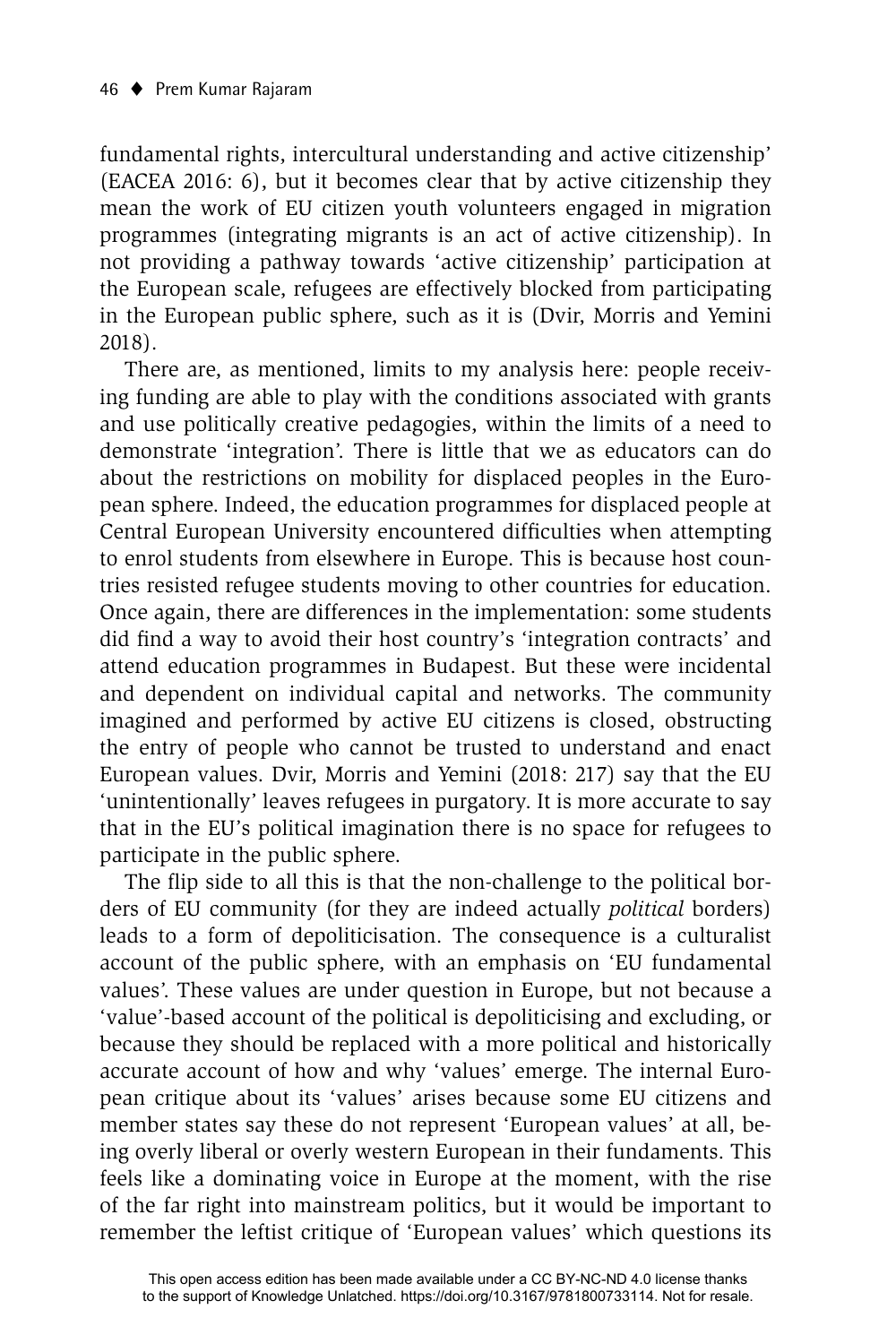ahistorical and truncated, racist and imperialist notions of community and solidarity.

But it is the far right's critique of the EU and European values that must be dealt with. Once the shock of the far right Hungarian government's hate speech towards migrants and accompanying brutal deterrence receded after 2015, EU institutions increasingly saw Hungary as a vanguard and that their sense of a Europe needing protection from migrants was actually quite agreeable, at least in parts. The challenge to what constitutes EU values led by the European right has led to the reinforcement of values-based politics. This is evident in European Commission President Ursula von der Leyen's plans for an office to 'protect the European way of life', changed soon enough to 'promoting the European way of life', with its two key areas being, yet again, education to foster active citizens and value-driven skills, and protecting the continent from migrants with a rhetoric about an ahistorical set of values, 'the European way of life', explicit and prominent (European Parliament 2020).

# **Conclusion**

In this chapter, I have looked at two policy figures central to the constitution of the European public sphere and an imagined European community: the refugee as outsider and the active EU citizen. I have suggested that both these figures operate in relation to a stylised cultural object, 'Europe' or 'Europeanness', that fosters a system of representations that normalise ahistorical readings of community, belonging and solidarity and their borders. A restrictive culturalism can be found at the hidden centre of European governance of both its citizens and its refugee others. Refugees are inherent outsiders; their mobility must be controlled, and they become the subject of an anxiety-ridden integration programme. On the other hand, European citizens are taught to be 'active citizens', busily participating in the European public sphere while ignoring its violent bordering mechanisms. The inequalities and elite interests that are enabled by bordering are ignored, and properly political questions about how we live and with whom are left to the rule of experts.

In the EU, higher education is central both to the making of active citizens and to the integration of migrants. These apparently different policy figures are interconnected to bleed into each other. Tropes of anxiety and of the fundamental non-belongingness of migrants to a European community are central to the boundaries of community and citizen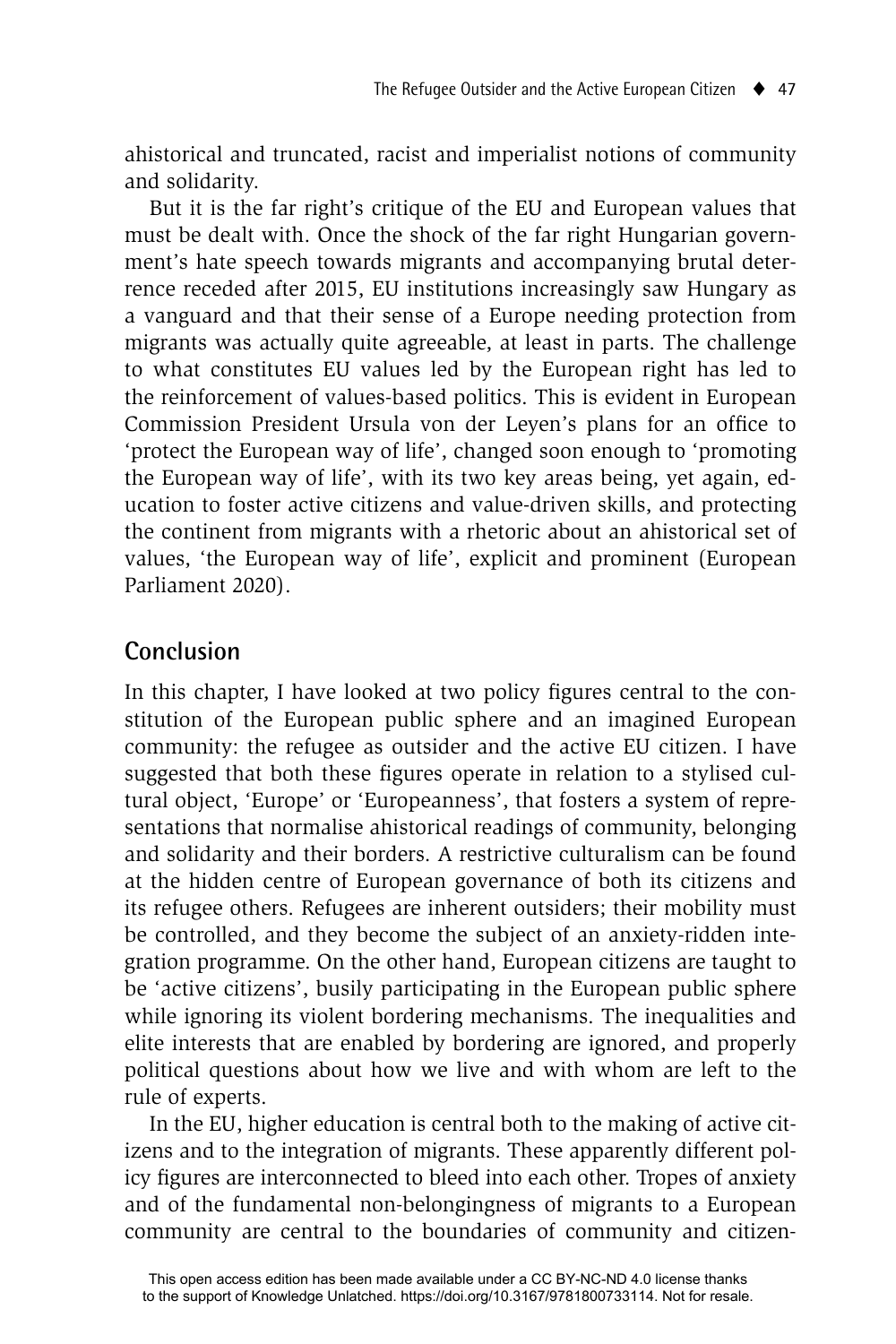ship. Rather than progressive movement towards the mythical European space of mobility and freedom, refugees continue to encounter more of the same distrust, fear and cynical politicking with their lives.

**Prem Kumar Rajaram** is Professor of Sociology and Social Anthropology at Central European University and Head of the OLIve unit at the same university. He works on issues to do with race, capitalism and displacement in historical and contemporary perspective.

 $\ddot{\bullet}$ 

#### **Notes**

- 1. The term 'refugee' is a legal fiction that restricts protection to those seen to have been subject to specific types of persecution; it is a term of governance and not one that conforms to the reality of 'refugee' mobilities. I will use the term 'refugee' or 'asylum seeker' to indicate this process of government, and I will use the term 'migrants' to indicate mobilities to Europe, qualifying it as needed to show 'illegalised' mobilities.
- 2. For example, Garcia-Zamor speaks straightforwardly of 'refugee invasion' in the journal *Public Organization Review* (2017) and repeats the claim in a book on the *Ethical Dilemmas of Migration* (2018).
- 3. From Frontex's website: 'When the "Schengen area" a territory in which the free movement of persons – entered into force in 1995, checks at the internal borders were abolished and a single external border was created . . . In order to keep a balance between freedom and security, participating Member States agreed to introduce additional measures focusing on cooperation and coordination of the work of the police and judicial authorities. Because organized crime networks do not respect borders, this cooperation became key to safeguarding internal security'. https://frontex.europa.eu/about-frontex/ origin-tasks/ (accessed 16 September 2020).

### **References**

- Biesta, G. 2009. 'What Kind of Citizenship for European Higher Education? Beyond the Competent Active Citizen', *European Educational Research Journal* 8(2): 146–58.
- Cantat, C. 2016. 'The Ideology of Europeanism and Europe's Migrant Other', *International Socialism* 152. http://isj.org.uk/the-ideology-of-europeanism-and-eu ropes-migrant-other/ (accessed 25 September 2020).
- Csernatoni, R. 2018. 'Constructing the EU's High-Tech Borders: FRONTEX and Dual-Use Drones for Border Management', *European Security* 27(2): 175–200.
- Cullather, N. 2007. 'The Foreign Policy of the Calorie', *The American Historical Review* 112(2): 337–364.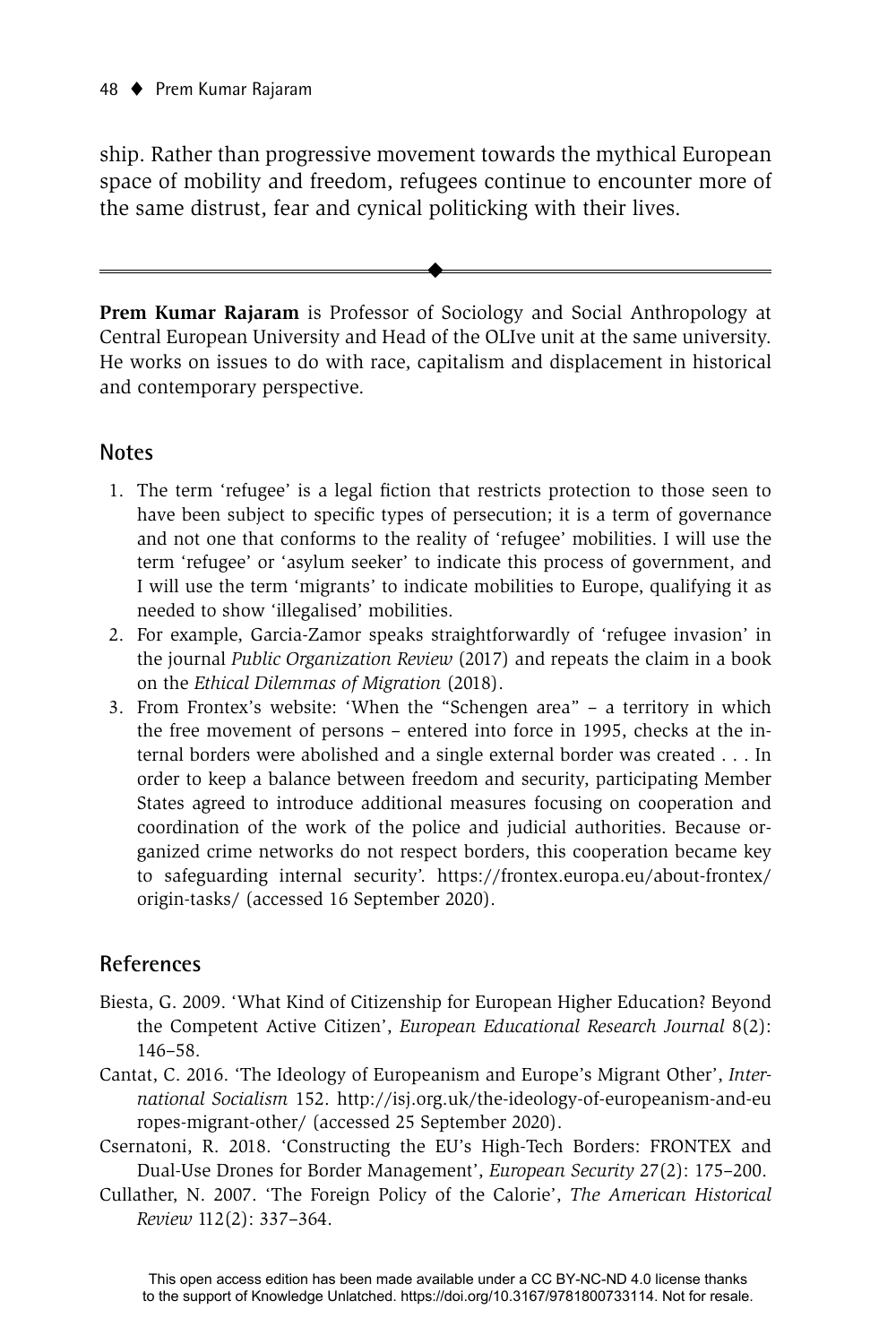- Dvir, Y., P. Morris and M. Yemini. 2018. 'What Kind of Citizenship for Whom? The "Refugee Crisis" and the European Union's Conceptions of Citizenship', *Globalisation, Societies and Education* 17(2): 208–19.
- Education, Audiovisual and Culture Executive Agency (EACEA). 2016. *Call for Proposals EACEA No 05/2016 Key Action 3: Support for Policy Reform: Social Inclusion through Education, Training and Youth*. https://euroalert.net/call/3319/ call-for-proposals-erasmus-key-action-3-support-for-policy-reform-social-inclu sion-through-education-training-and-youth (accessed 11 October 2021).
- European Commission. 2012. *Citizenship Education in Europe*. https://ec.europa .eu/citizenship/pdf/citizenship\_education\_in\_europe\_en.pdf (accessed 23 September 2020).
- European Commission. 2016. *Action Plan on the Integration of Third Country Nationals*. Luxembourg: EU.
- European Commission. 2017. *The European Passport to Active Citizenship*. https:// www.eesc.europa.eu/eptac/en/ (accessed 19 September 2020).
- European Commission. 2019. *Key Competencies for Lifelong Learning*. https:// op.europa.eu/en/publication-detail/-/publication/297a33c8-a1f3–11e9–9d01– 01aa75ed71a1 (accessed 25 September 2020).
- European Parliament. 2011. *Directive 2011/95/EU of the European Parliament and of the Council of 13 December 2011*. https://eur-lex.europa.eu/LexUriServ/Lex UriServ.do?uri=CELEX:32011L0095:EN:HTML (accessed 25 September 2020).
- European Parliament. 2020. *Legislative Train Schedule: Promoting our European Way of Life*. https://www.europarl.europa.eu/legislative-train/theme-promot ing-our-european-way-of-life/fiche (accessed 25 September 2020).
- Fekete, L. 2009. *A Suitable Enemy: Racism, Migration and Islamophobia in Europe*. London: Pluto Press.
- Frontex. 2020. *Risk Analysis for 2020*. https://frontex.europa.eu/assets/Publicat ions/Risk\_Analysis/Risk\_Analysis/Annual\_Risk\_Analysis\_2020.pdf (accessed 23 September 2020).
- Garcia-Zamor, J.C. 2017. 'The Global Wave of Refugees and Migrants: Complex Challenges for European Policy Makers', *Public Organization Review* 17: 581– 94.
- Garcia-Zamor, J.C. 2018. *Ethical Dilemmas of Migration: Moral Challenges for Policy Makers*. Springer.
- Hall, S. 1996. 'New Ethnicities', in D. Morley and K.-H. Chen (eds), *Stuart Hall: Dialogues in Cultural Studies*. London: Routlege.
- Hintjens, H., and A. Bilgic. 2019. 'The EU's Proxy War on Refugees', *State Crime* 8(1): 80–103, 157–58.
- Hoskins, B., and R.D. Crick. 2010. 'Competences for Learning to Learn and Active Citizenship: Different Currencies or Two Sides of the Same Coin?', *European Journal of Education* 45(1): 121–37.
- Isakjee, A., T. Davies, J. Obradovic-Wochnik and K. Augustova. 2020. 'Liberal Violence and the Racial Borders of the European Union', *Antipode* 52(6): 1751–73*.*  https://onlinelibrary.wiley.com/doi/full/10.1111/anti.12670 (accessed 23 September 2020).